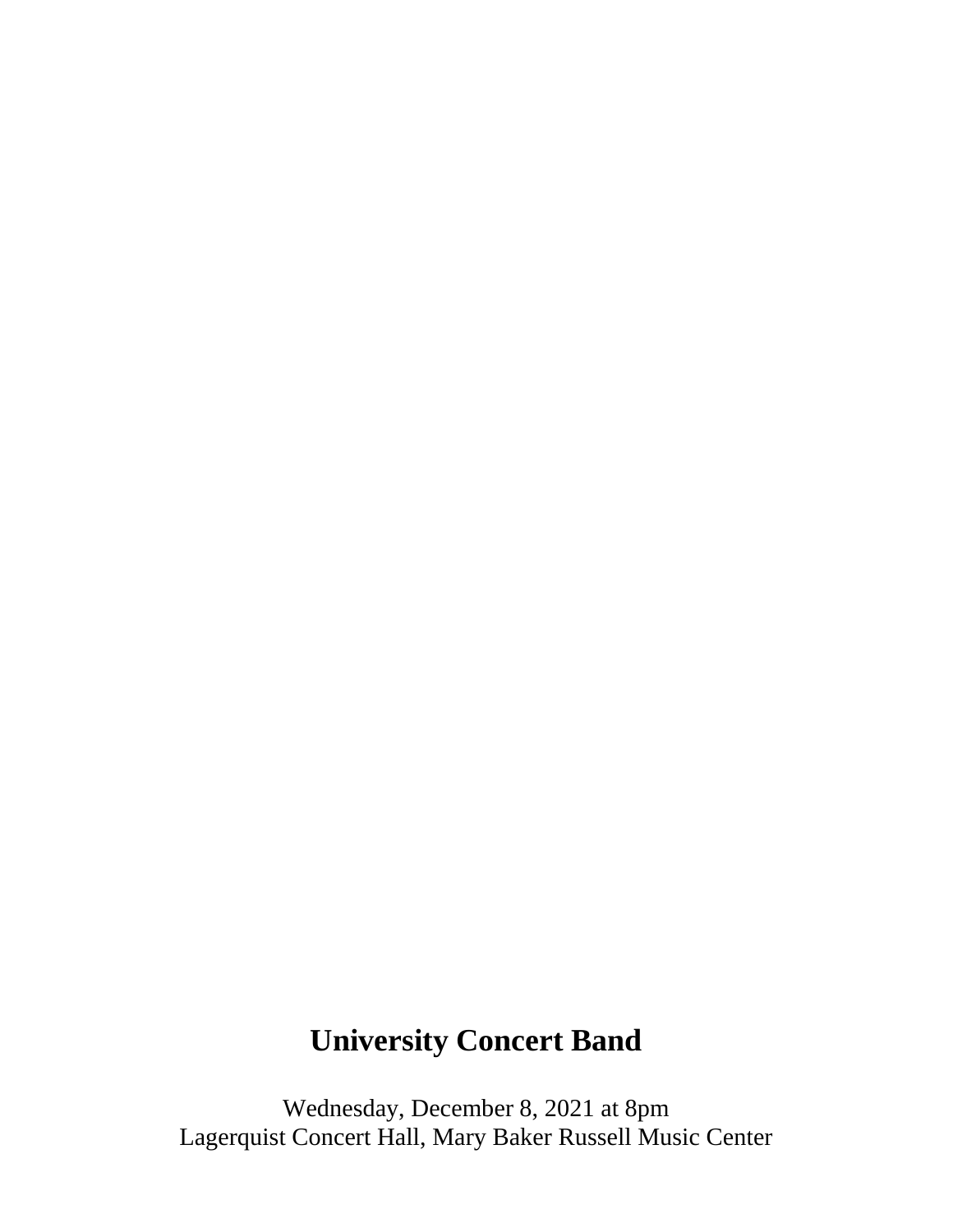Pacific Lutheran University School of Arts and Communication / Department of Music presents

## **University Concert Band**

## Dr. Ron Gerhardstein, *director*

Wednesday, December 8, 2021 at 8pm Lagerquist Concert Hall, Mary Baker Russell Music Center

Welcome to Lagerquist Concert Hall.

**Masks must be worn at all times while indoors and for the duration of the performance.**

Please disable the audible signal on all watches and cellular phones for the duration of the concert. Use of cameras, recording equipment and all digital devices is not permitted in the concert hall.

### **PROGRAM**

| I. In Yonder Valley<br>II. Dance<br>III. Here Take This Lovely Flower<br><b>IV.</b> Simple Gifts |                    |
|--------------------------------------------------------------------------------------------------|--------------------|
|                                                                                                  | arr. Aubrey Winter |
|                                                                                                  |                    |
|                                                                                                  |                    |
|                                                                                                  |                    |
|                                                                                                  |                    |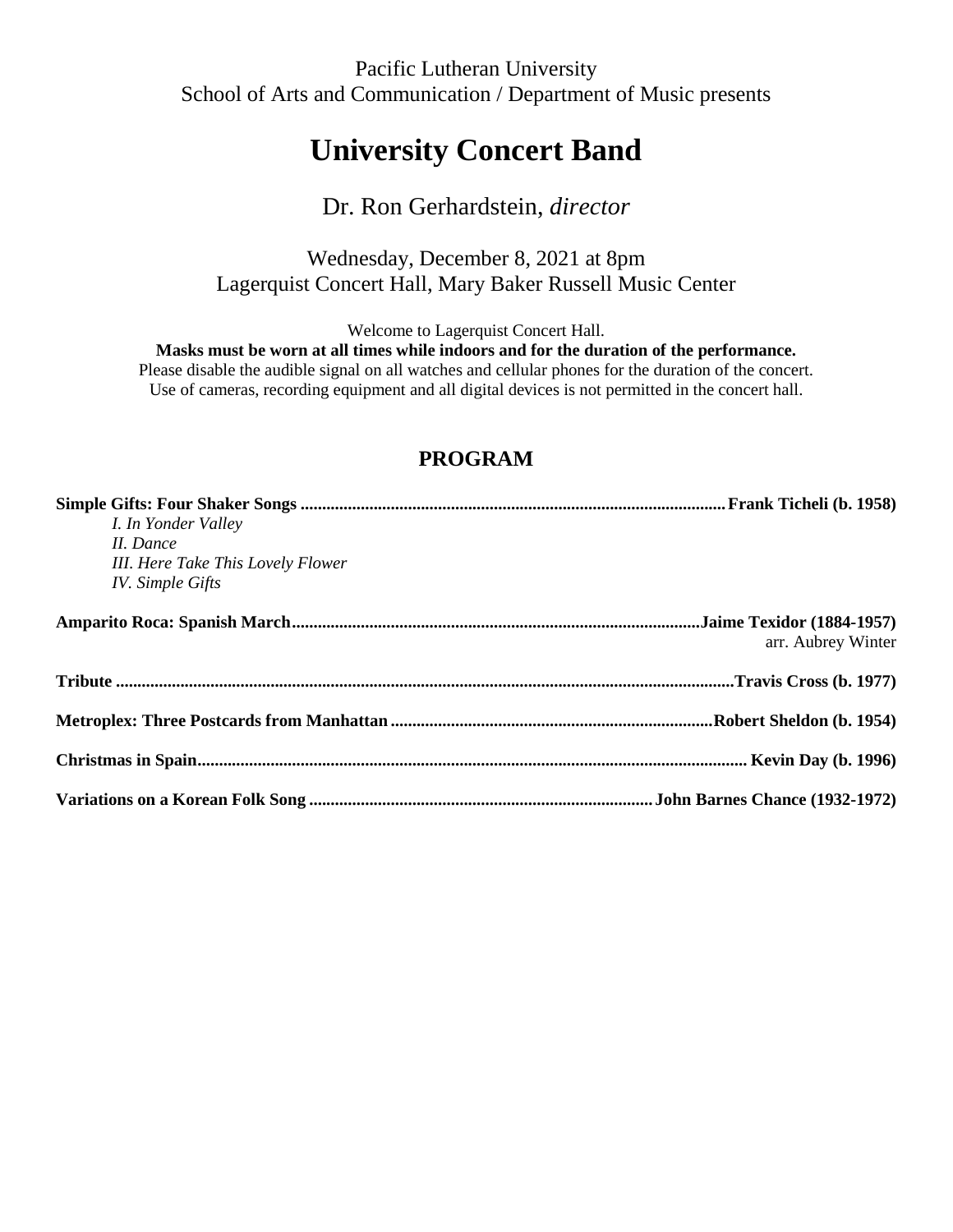#### **Program Notes**

#### *Simple Gifts: Four Shaker Songs*

This instrumental settings of four Shaker songs includes *In Yonder Valley*, generally regarded as the oldest surviving Shaker text, and the well-known melody *Simple Gifts*. The later has been used in hundreds of settings, but most notably in Aaron Copland's *Appalachian Spring*. Ticheli's setting has become standard literature for wind band and the clear presentations of the melody mirror the beautiful poetry of the original texts.

*I. In Yonder Valley* In yonder valley there flows sweet union; Let us arise and drink our fill. The winter's past and the spring appears; The turtle dove is in our land. In yonder valley there flows sweet union; Let us arise, and drink our fill. *II. Dance* Virgins cloth'd in a clean white garment, How they move in a band of love, Comforts flow in a mighty current, We shall drink at the fountains above. Yea, we will rejoice with freedom, In this straight little narrow way, Here is the fold and the lambs all feeding, *III. Here Take This Lovely Flower* Here take this lovely flower Thy mother sent to thee, Cull'd from her lovely bower Of sweet simplicity. O place it near thy bosom And keep it pure and bright, For in such lovely flowers The angels take delight. *IV. Simple Gifts* Tis the gift to be simple, tis the gift to be free; Tis the gift to come down here we ought to be; And when we find ourselves in the place just right, Twill be in the valley of love and delight.

> When true simplicity is gained, To bow and to bend we shan't be ashamed To turn, turn will be our delight, Til by turning, turning we come round right.

#### *Amparito Roca*

Jamie Texidor, the Spanish composer, conductor, and music publisher is a well-known creator of music in this particular style, the Paso Doble. The composition has features very similar to the march including tuneful strains, contrasting styles, and even a more aggressive and energetic section typically labeled the "dog fight."

#### *Christmas in Spain*

Kevin Day has quickly emerged as a leading voice as an instrumental composer. A winner of the BMI Student Composer Award, he has over 200 compositions to his name with performances throughout the United States and Internationally. His works have been performed by leading orchestras including the Boston, Detroit, Houston, and Fort Worth Symphonies as well as prestigious wind bands at the professional and collegiate levels. Many of Day's wind band compositions are accessible for school bands, including this innocent and fun compositions for younger ensembles. Day is currently pursuing a Doctorate of Musical Arts in composition at the University of Miami, Frost School of Music.

#### *Variations on a Korean Folk Song*

On this green we'll skip and play.

John Barnes Chance received nearly immediate recognition and accolades for his *Variations on a Korean Folk Song*, winning the American Band Masters Ostwald Award in 1966. The composition has been recognized as a standard repertoire for wind bands ever since.

The theme, *Arirang,* is stated in the opening by the clarinets and repeated by all other instrument groups either in direct imitation or variation. After the opening section, the theme is treated to five separate variations each with distinct character, tempi, and mood. Often referred to as the unofficial national anthem of Korea, *Arirang* is hundreds of years old, and has been subject to numerous adaptations and treatments. Traditionally, the tune is presented as a folk song as it was heard repeatedly during the opening and closing ceremonies of the 2018 Winter Olympic Games in Seoul.